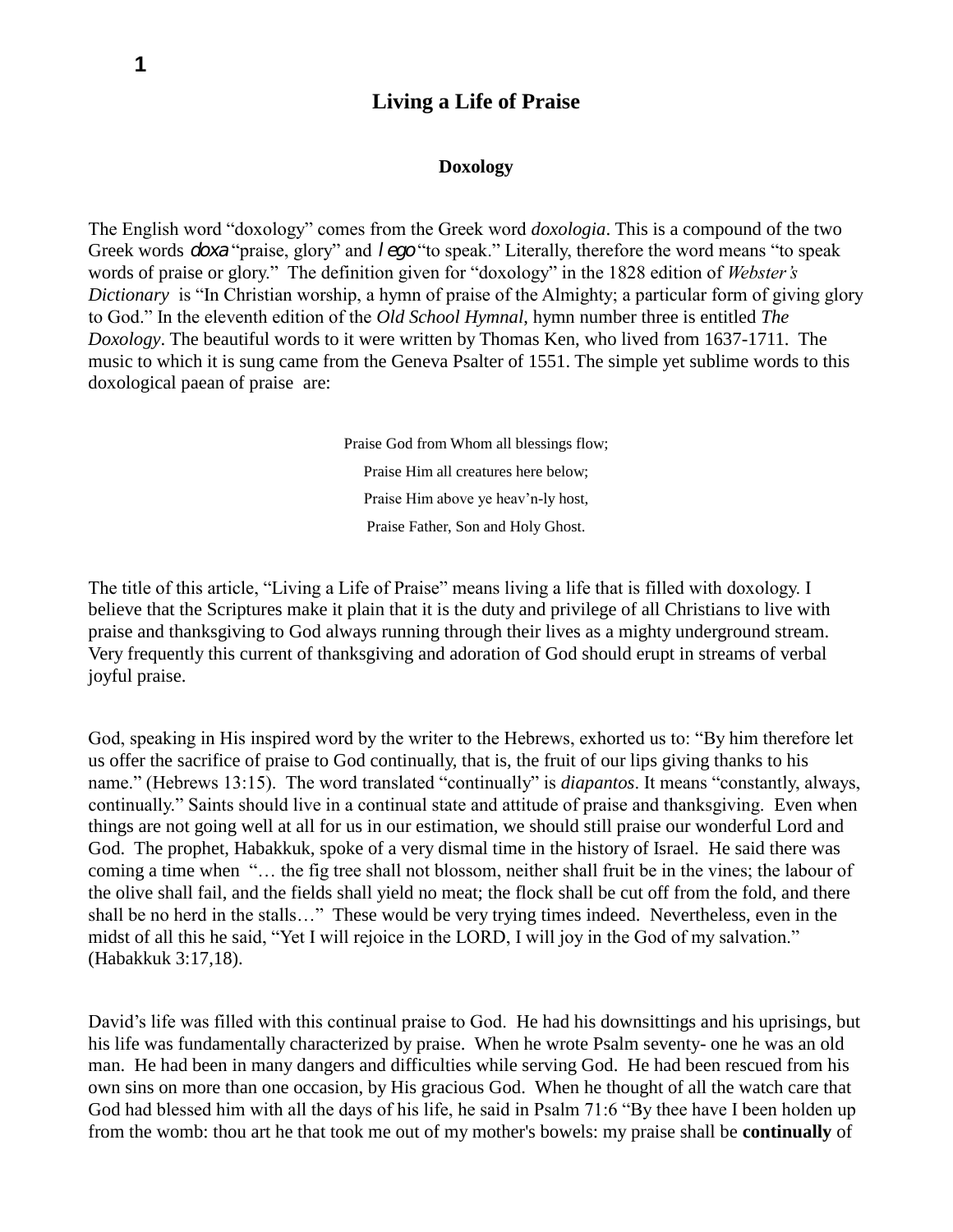thee." As he thought over all this, he determined to praise God even more than he had in the past. He exhorted himself to "Let my mouth be filled with thy praise and with thy honour **all the day**." (verse 8). He determined that "…I will hope **continually**, and will yet praise thee more and more." (verse 14).

David and Habakkuk were not the only Biblical characters who filled their lives with doxology. Other Old Testament personages could be mentioned. Also many of those in the New Testament, both men and women, continually praised and thanked God, no matter what outward circumstances they found themselves in. We will examine the lives of several of these a little later on.

#### **Why Praise?**

#### **His Inherent Excellence**

Why have the pages of history been filled with those who continually praised the God and Father of our Lord Jesus Christ? Can we emulate them in our lives? Is this an unrealistic goal?

The most fundamental of all reasons to praise God is simply for Who He is. It is obvious that He should be praised for His manifold works and blessings, but He should be praised because of His intrinsic excellence. The word "intrinsic" means "belonging to the nature of a thing; not dependent on external circumstances; essential; inherent." All true excellence is inherent in God. David recognized this in the well-known Psalm 103. In this psalm David praised God for His many blessings. In verse 2 he said "Bless the LORD, O my soul, and forget not all his benefits..." Then he went on to enumerate an extensive catalog of the wonderful, inimitable blessings that can come only from the hand of God. However, even before he began to bless God for all His blessings, David said in verse 1 "Bless the LORD, O my soul: and all that is within me, bless **his holy name**." In Scripture when the writers speak of the name of a person, they mean all that the name represents. The name of the person and the person are therefore identical. Here David is saying that praise should be given to God simply for Who He is. This should be done even before the abundant benefits that He graciously bestows on His people are considered. David had reference to this inherent excellence again when he wrote in Psalm 8:9 "O LORD our Lord, how excellent is thy name in all the earth!"

We should praise God simply for Who He is!

#### **His Works**

**Creation**

We should also continually praise our great God for all **His marvelous works**. His works are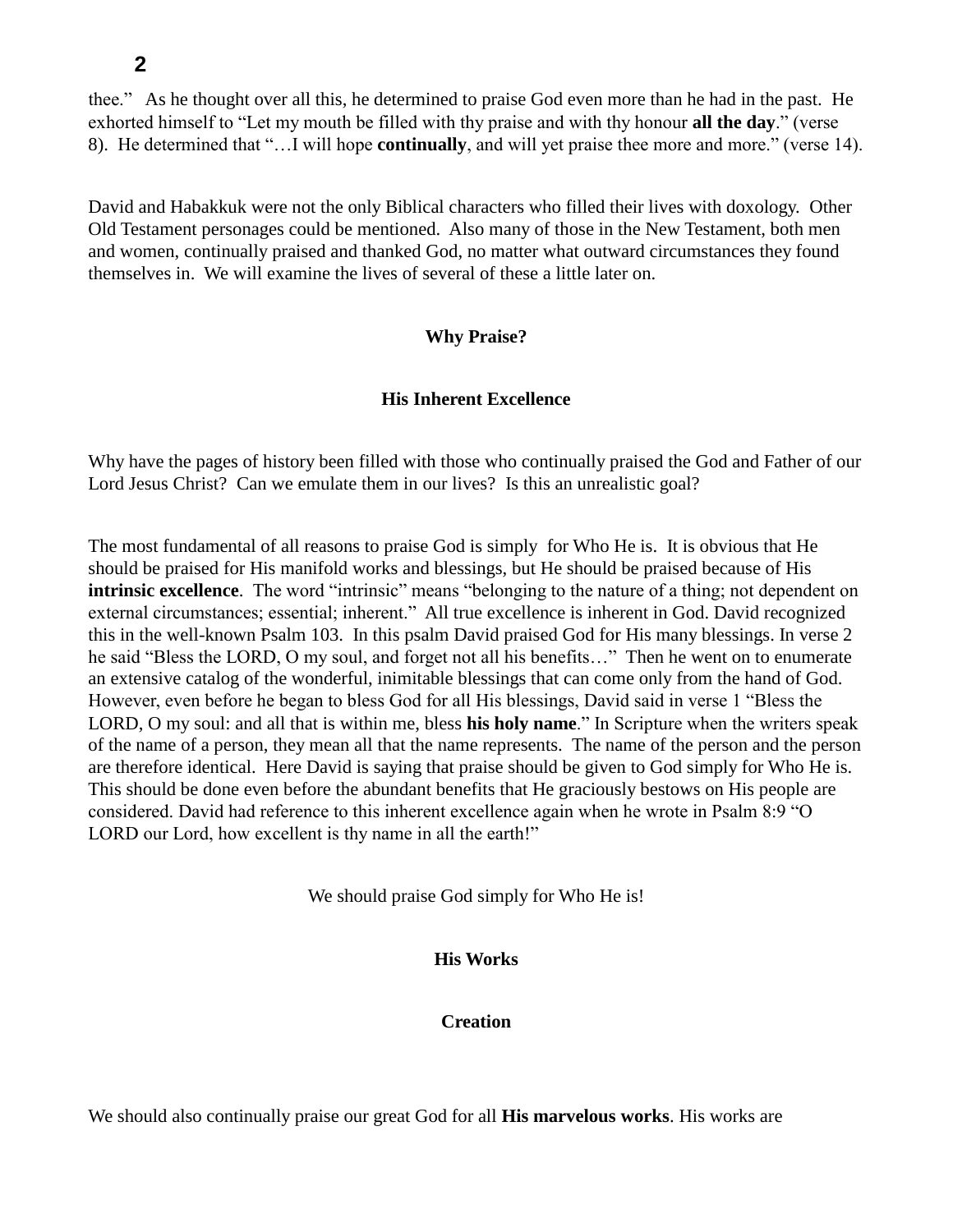manifested in many different areas. David said in the last verse of that marvelous Psalm 103, "Bless the LORD, **all his works** in all places of his dominion: bless the LORD, O my soul." It would be impossible here to give an exhaustive catalog of the works of our great God, but let us just consider a few areas. What about the work of **Creation**? How long has it been since you have actually taken time out to meditate on the power and wisdom of God as manifested by His creation? In Psalm 8:3, David said that he was made to rejoice "When I consider thy heavens, the **work of thy fingers**, the moon and the stars, which thou hast ordained…" We have this witness continually with us night and day, but how does it affect us? Does it cause us to praise God? Do we lift our hearts to the heavens which remind us of our God? I am afraid that all too often we are like the hogs who eat the acorns from under the oak tree and never lift up their heads to observe where the blessings come from. God has done an incomprehensibly mighty work in His work of creation, and we ought to continually praise Him for it. After all "The heavens declare the glory

of God; and the firmament sheweth his **handywork**." (Psalm 19:1).

What about our **human bodies and minds**? The human body is a marvel of engineering. Countless volumes have been written on the amazing complexity of the many systems which comprise the body of man. After centuries of study there is still much more that we do not know about our makeup than we do know. It is a sad commentary on our ingratitude to our Creator that we seldom give Him thanks and praise for how He has made us. We perform very complex functions with our minds. Our eyes are better than the most complicated camera ever built. We could go on and on and comment on the many organ systems we are blessed with that we take for granted day after day. These bodies and minds were given to us by God and we should bless and praise His name for these wonderful gifts. When David contemplated his physical and mental gifts, he said "I will praise thee; for I am fearfully and wonderfully made: **marvellous are thy works**; and that my soul knoweth right well." (Psalm 139:14).

#### **Deliverance**

Not only should the Lord continually be praised for His work in creating the universe and mankind; He should also be praised for His works of **deliverance**. More times than we are aware of, we have been delivered from danger and destruction. We are constantly faced with dangers both seen and unseen. We would all have been destroyed long ago had it not been for the mercies of the Lord. We are much more helpless and dependent than we are usually aware of. Truly "... in him we live, and move, and have our being…" (Acts 17:28). Psalm 107 is a recital of how the Lord continually delivered Israel from the difficulties they got themselves into by their own disobedience to God's laws. He graciously had mercy on the Israelites and rescued them time after time. As the psalmist contemplated this he repeated several times what he said in verse 8, "Oh that men would praise the LORD for his goodness, and for his wonderful works to the children of men!" If we would slow down a bit from the hectic course of our lives and reflect on the many times the Lord had delivered us from various dangers and difficulties, we would find ample reason to continually praise our God.

To see a good Old Testament example of how Israel sometimes praised her God, consider the song of triumph and thanksgiving recorded in Exodus 15:1-21. This expression of worship and gratitude was given immediately after Israel had been delivered through the Red Sea from the murderous hordes of the bloodthirsty Egyptians. Sadly, the children of Israel soon forgot this marvelous deliverance and began to complain against the very same God they had previously praised. We must constantly be on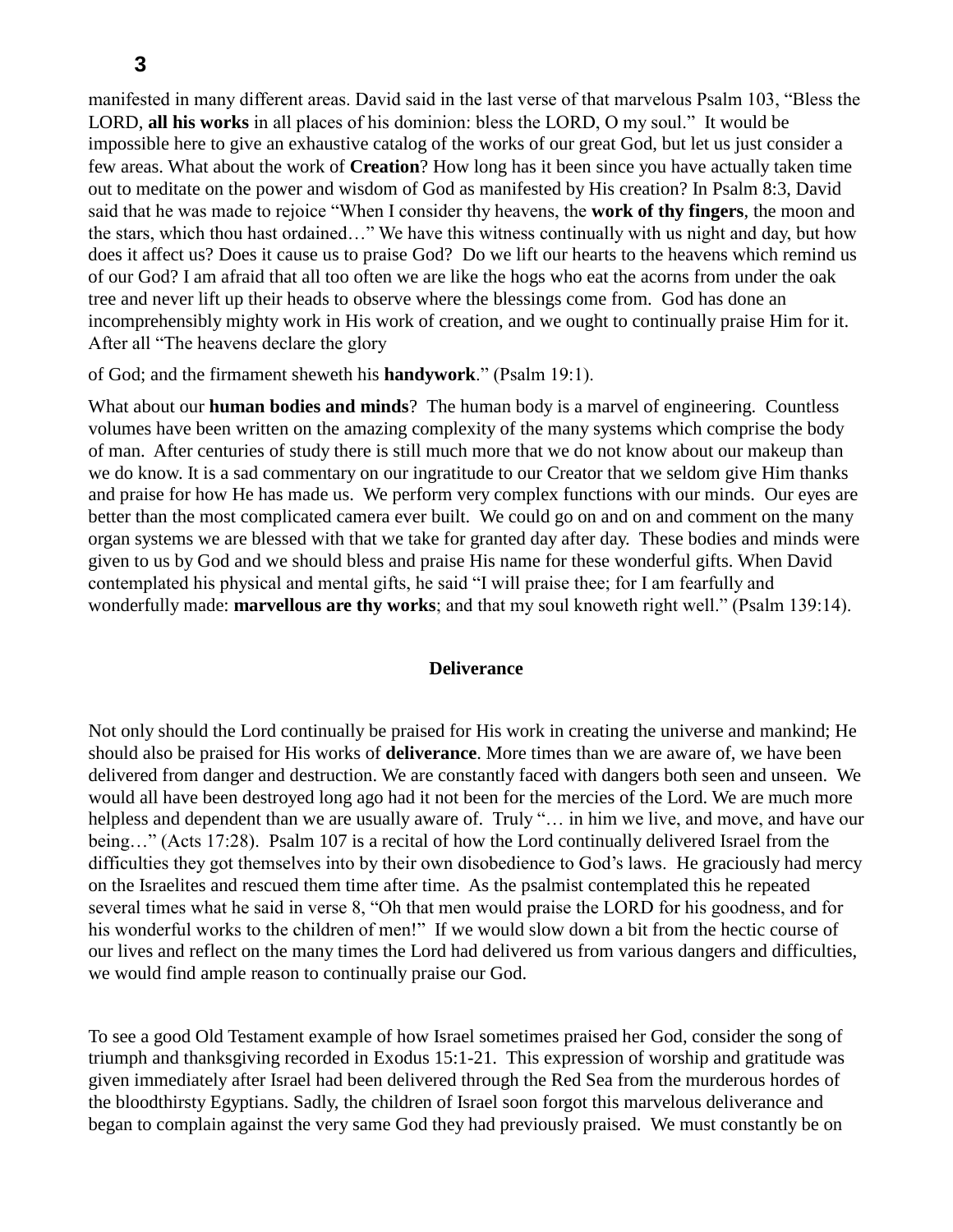**4**

guard against this sinful tendency that affects even the people of God. A good New Testament example of praise for God's deliverance is recorded in Acts 4:24-31. This wonderful expression of praise and thanksgiving was rendered after the apostles had successfully withstood the efforts of the Jewish leaders to silence their testimony on behalf of the resurrected Lord Jesus Christ.

We who make the humble yet grateful claim to be the children of God should stand ready to constantly praise our God for His continually delivering us from all sorts of disastrous situations in which we find ourselves. May we say what David did in Psalm 26: 6b-7, "…so will I compass thine altar, O LORD: That I may publish with the voice of thanksgiving, and tell of all **thy wondrous works**."

### **Salvation From Our Sins**

The thing that should bring forth loud and continual praise from us is the fact that we have been saved from our sins by the grace of God extended to us in the **Person** and **Work** of our Lord Jesus Christ. We have been ultimately saved from the holy wrath of God which will be poured out on all for whom Christ did not purchase redemption. We cannot even imagine how horrible is the wrath of God against sin. Paul said that we ought "…to wait for his Son from heaven, whom he raised from the dead, even Jesus, which **delivered us from the wrath to come**." (1 Thessalonians 1:10). Admittedly those Israelites had ample reason to enthusiastically praise God when He opened up the Red Sea for their deliverance, and then destroyed their inveterate enemies in that same sea. Can you imagine how those unarmed people felt when they saw the immense cloud of dust raised by the war chariots of the Egyptians? Their hearts were filled with fear and dread. They knew that Pharaoh would have no mercy on them. At best they would return to an even harsher slavery then they had been delivered from. Most likely, however, they would be slain without mercy by those cruel warriors whose land had been devastated by the ten plagues. They could not hope to defend themselves against the trained veterans of Pharaoh. In just a few hours they would see their wives and little ones cut down before their very eyes. The sea was before them and there was no way of escape. When the Lord miraculously delivered them we cannot imagine their gratitude and euphoria. They praised God with animation and enthusiasm.

We who hope in the eternal salvation wrought by Christ on the cross have much more reason to praise God than did the children of Israel. The wrath of God against sin is eternal. The few descriptions we have of this wrath in the Bible are horrible. Jude speaks of those who are "reserved in everlasting chains under darkness unto the judgment of the great day." He also says that there are some who will be "suffering the vengeance of eternal fire." He speaks of those "to whom is reserved the blackness of darkness for ever." Revelation 19:20 tells of a horrible place and condition in the following words, "And the beast was taken, and with him the false prophet that wrought miracles before him, with which he deceived them that had received the mark of the beast, and them that worshipped his image. These both were cast alive into a lake of fire burning with brimstone." The beast and the false prophet are not alone in being eternally consigned to that horrible state of eternal existence. We read that "…whosoever was not found written in the book of life was cast into the lake of fire." (Revelation 20:15). Bible readers know that those who are not the elect children of God do not have their name in the book of life. If we have hope that we have been delivered from this unspeakably terrible condition by the precious blood of Christ, **how we should raise doxologies to our glorious God and Saviour!**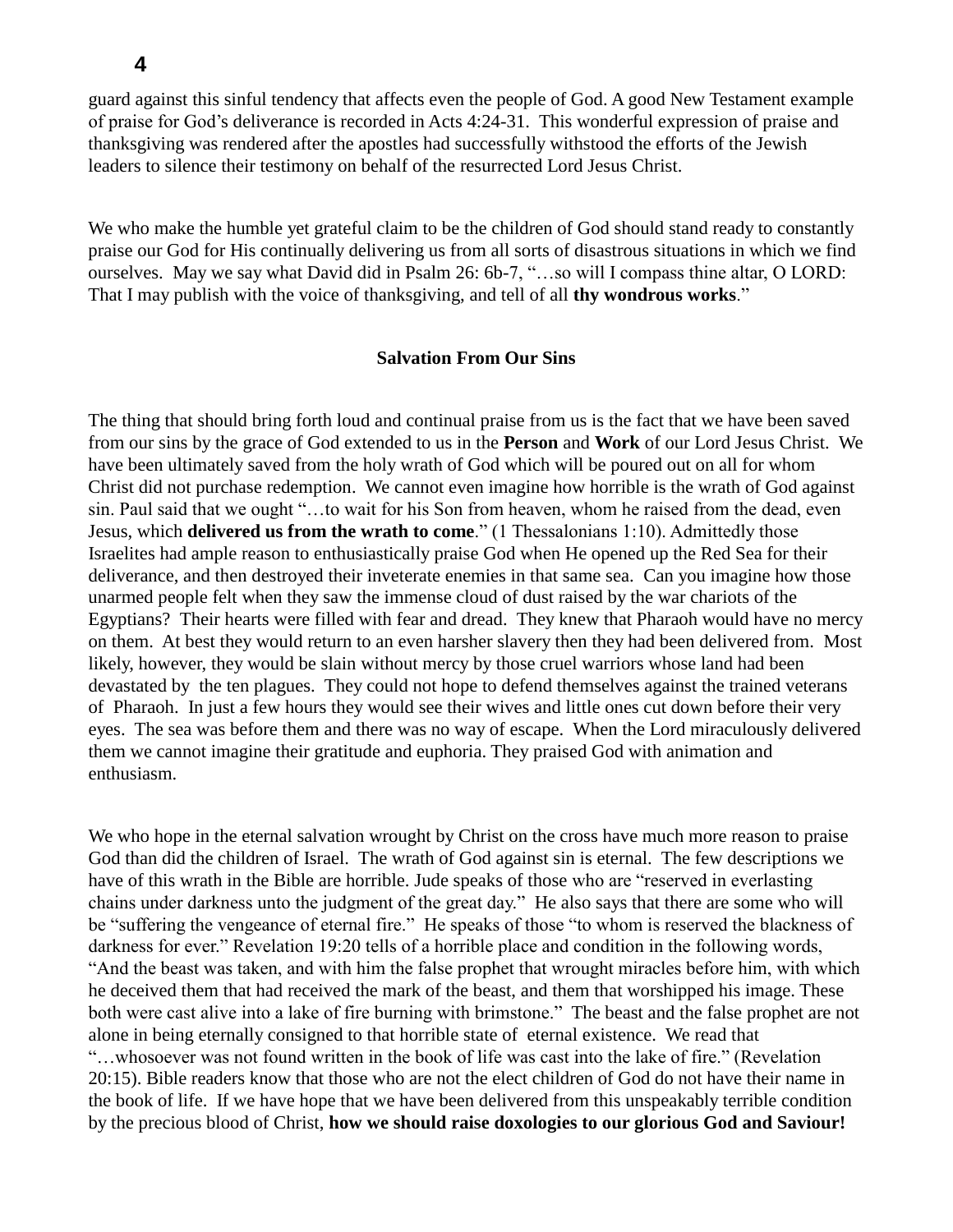Not only should we constantly praise God for the **relationship** we have with Him through the blood of our Lord Jesus Christ. We should also thank Him for restoring **fellowship** between us and Him when that fellowship has been broken by sin. A child of God can never lose his relationship with God. Just as my children will always be my children, whether or not they are obedient or disobedient, so the children of God will always be the children of God, even when they are temporarily in disobedience. However, even though my children will never lose their relationship with me, they can certainly lose their fellowship with me. When they are disobedient and I am displeased with their misbehavior, I do not manifest myself to them as affectionate and friendly. There is tension and unpleasantness until the situation is resolved by repentance and a change in behavior. Likewise a child of God loses that sweet, comforting sense of God's approving presence when he persists in disobedience. This is not a minor matter. When God hides His smiling face, the recipient of His disapproval is miserable. David lost his fellowship with God and gave a very graphic account of how miserable he was while this situation persisted. He said in Psalm 32:3,4 "When I kept silence, my bones waxed old through my roaring all the day long. For day and night thy hand was heavy upon me: my moisture is turned into the drought of summer..." He described this miserable condition in Psalm 51:8 in this way, "Make me to hear joy and gladness; that the bones which thou hast broken may rejoice." Life was hardly worth living in such a condition.

However, God graciously allows His erring children to have that sweet fellowship with Him restored. He said in 1 John 1:9 that "If we confess our sins, he is faithful and just to forgive us our sins, and to cleanse us from all unrighteousness." What a glorious blessing this is! We must not take this for granted. How should we respond when our dear Lord kindly allows us to get back in His fellowship? David expressed it this way in Psalm 51:14,15 "Deliver me from bloodguiltiness, O God, thou God of my salvation: and **my tongue shall sing aloud** of thy righteousness. O Lord, open thou my lips; and my mouth shall shew forth thy praise."

## **The Apostle Paul**

Paul is one of the best examples in the entire Bible of an individual who lived a life filled with praise to God. This is remarkable when we consider that Paul did not live a life of ease or luxury. In fact, if any of us were called to live the kind of life he lived we would be very sober-minded about it. He lost almost everything that most people count dear to serve his Lord. He spent most of the several decades in which he functioned as an apostle in poverty. He supported himself by working hard with his own hands. He actually went hungry on more than one occasion. He was ship wrecked more than once. Many of his one-time friends turned their backs on him. His life was frequently in danger. He had many permanent marks or scars on his body, which were the results of beatings he had been subjected to by both religious and civil authorities. He several times spent time in jails and prisons. He finally gave up his life in an martyr's death. How could such a man be almost continually joyful in the Lord? How could his epistles be filled with doxology? Remember this is the man who himself said that he had "suffered the loss of all things…"

#### **Doctrine and Doxology**